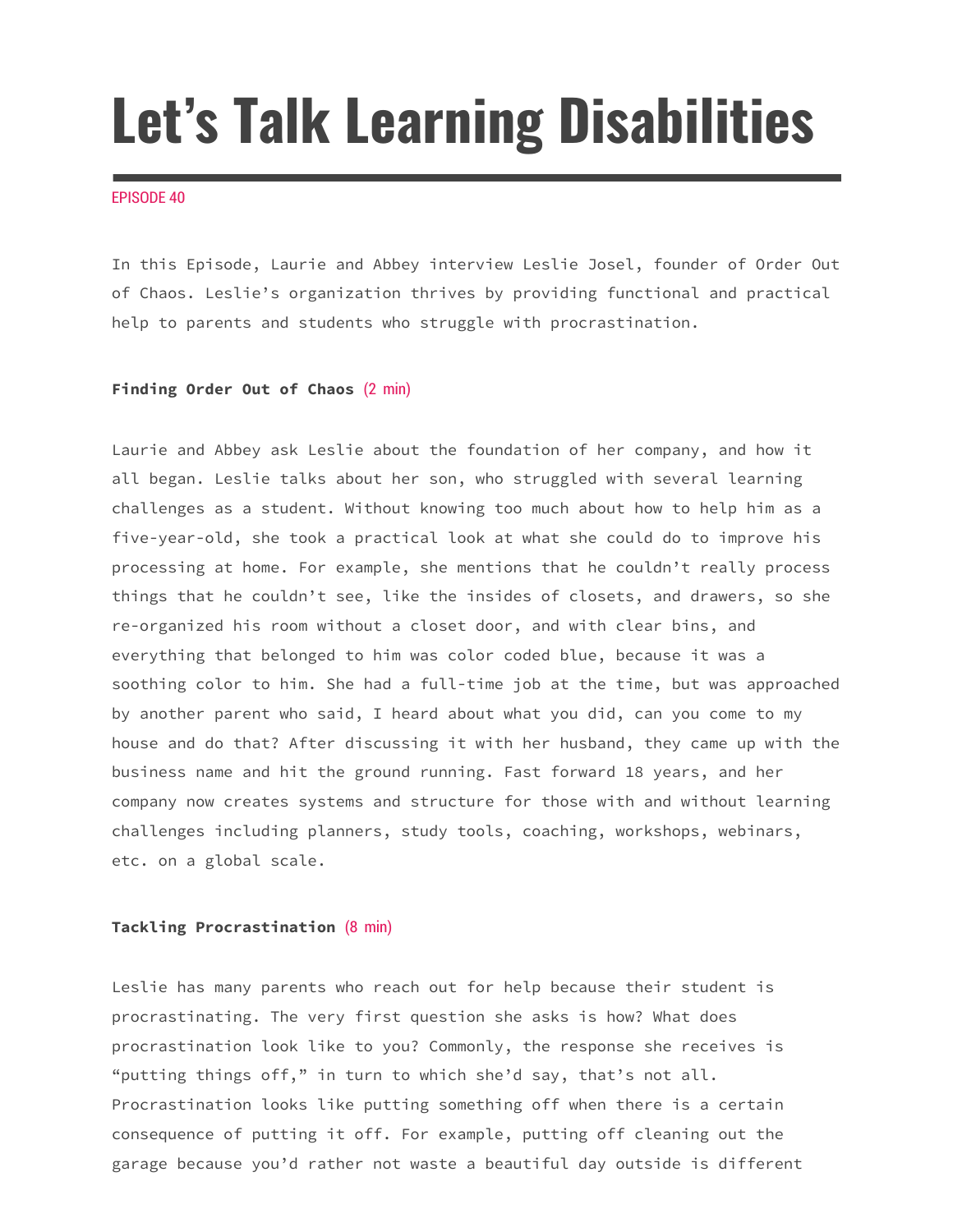than putting off cleaning out the garage because you're selling it, and it won't sell with a garage full of stuff. Once parents are clear about that true definition, it is helpful to see what is procrastination and what is preference. Leslie uses the term choice and control.

## **Choice & Control** (14 min)

With students with learning challenges, and even with students without learning challenges, there is choice and control that can be considered in each assigned task. For example, if a student is given a worksheet as an assignment, they do not have a lot of choice and control, it is straightforward in the way that the questions are set, they do not change. And the way the problem needs to be solved is taught by the teacher. However, if they are given the task of, "study for your Mesopotamia test," this seems like a more overwhelming task for some because of how vague it can be, that is where choice and control come in. The student can choose how to study, and when and in what environment, for however long they would like. The downside is, when a student doesn't necessarily know how to study, they aren't sure how to start and so they put it off longer and longer as to not be overwhelmed in the moment, until the assignment is due the next day, or the test is the next day, and they've not taken action. When overcoming this issue, you have to start with organization, and taking the decisions one piece at a time. Sustaining that initial effort put forth is key.

# **Taking Out the Decision Making** (28 min)

A lot of times procrastination is caused by decision making fatigue. Organizing can and planning can help take a lot of that decision making fatigue out of the equation. If you plan ahead for repeat, routine study times, you will know every Monday between X class & Y class is time to study for Z class, that way no matter what, it's on your calendar, ready to be done without having to find the time to do so. Also, planning multiple environments to study is great, or rituals on what gets you in that mode to be productive. Getting to your office, having a cup of coffee, putting on music, sitting in a certain spot, or changing positions every so often. Taking time to get to know this about yourself is a great way to prepare ahead of time, which takes away that decision making fatigue. Leslie also mentions a free resource that is in